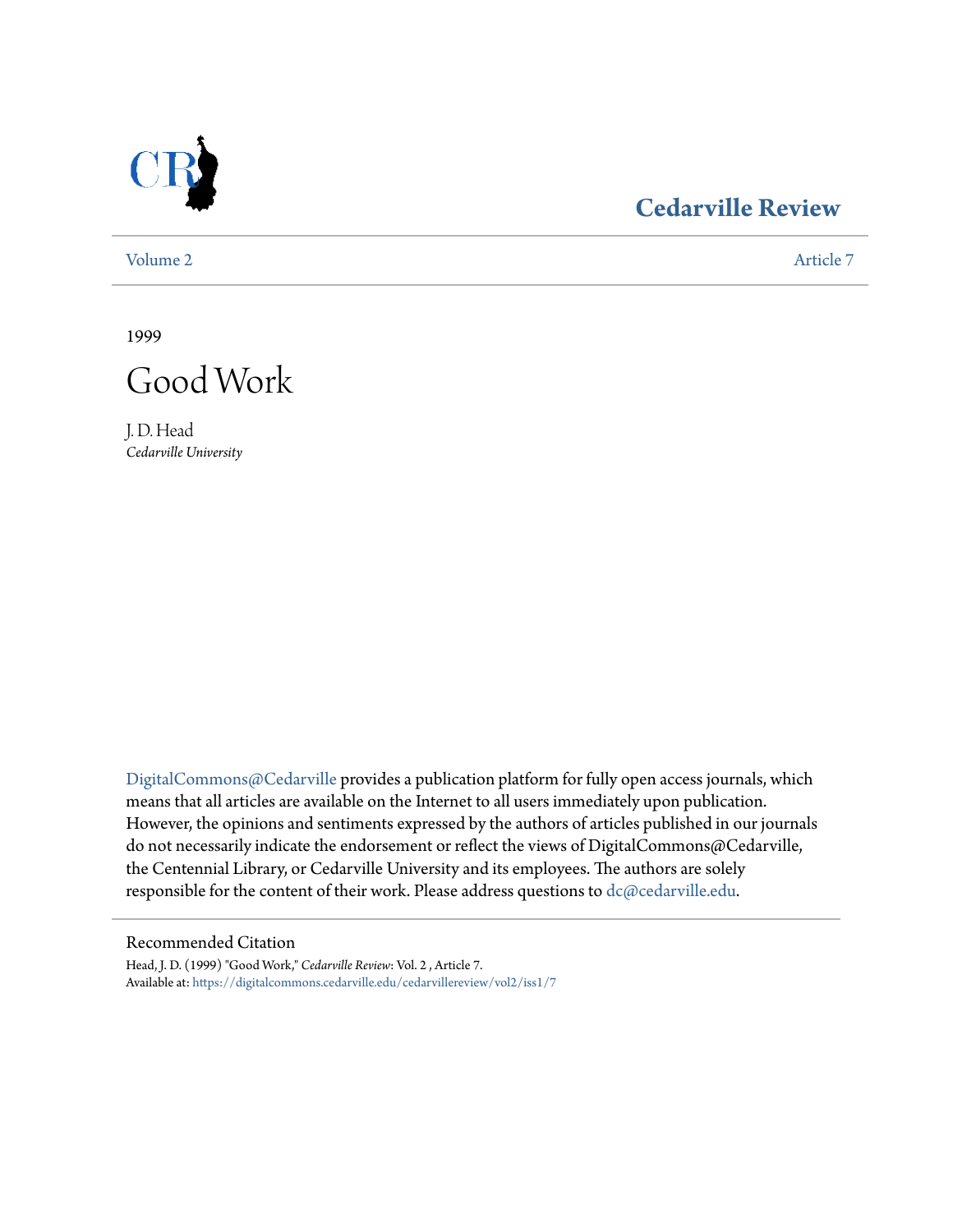# Good Work

Browse the contents of [this issue](https://digitalcommons.cedarville.edu/cedarvillereview/vol2/iss1) of *Cedarville Review*.

**Creative Commons License**  $\bigcirc$  000

This work is licensed under a [Creative Commons Attribution-Noncommercial-No Derivative Works 4.0](http://creativecommons.org/licenses/by-nc-nd/4.0/) [License.](http://creativecommons.org/licenses/by-nc-nd/4.0/)

Follow this and additional works at: [https://digitalcommons.cedarville.edu/cedarvillereview](https://digitalcommons.cedarville.edu/cedarvillereview?utm_source=digitalcommons.cedarville.edu%2Fcedarvillereview%2Fvol2%2Fiss1%2F7&utm_medium=PDF&utm_campaign=PDFCoverPages)



Part of the <u>[Creative Writing Commons](http://network.bepress.com/hgg/discipline/574?utm_source=digitalcommons.cedarville.edu%2Fcedarvillereview%2Fvol2%2Fiss1%2F7&utm_medium=PDF&utm_campaign=PDFCoverPages)</u>

This essay is available in Cedarville Review: [https://digitalcommons.cedarville.edu/cedarvillereview/vol2/iss1/7](https://digitalcommons.cedarville.edu/cedarvillereview/vol2/iss1/7?utm_source=digitalcommons.cedarville.edu%2Fcedarvillereview%2Fvol2%2Fiss1%2F7&utm_medium=PDF&utm_campaign=PDFCoverPages)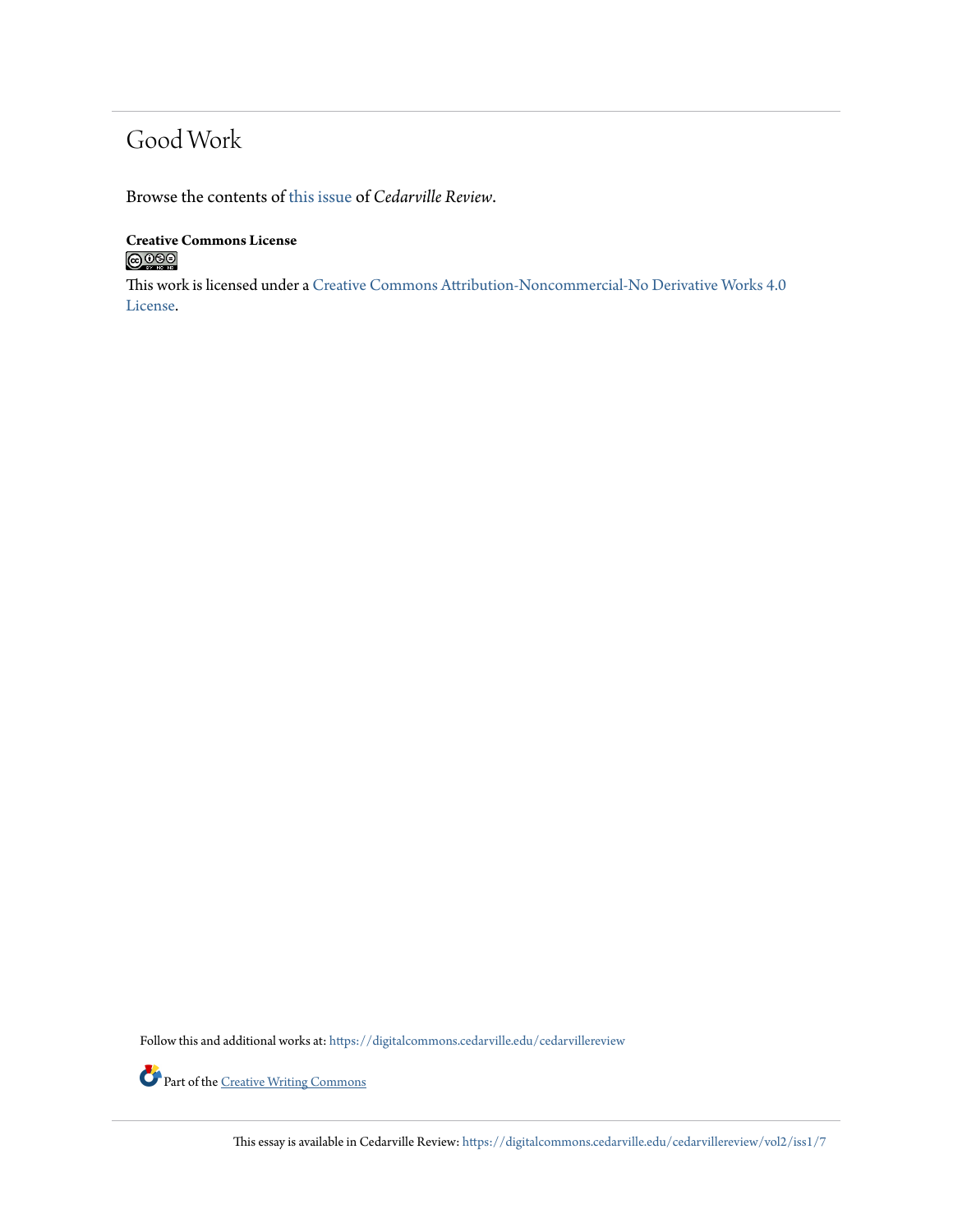### *J.D. Head*

### **Good Work**

I have been in school now, off and on, for nineteen years. I think I am beginning to get pretty good at it.

By "pretty good" I mean that I do well in school, and I enjoy it. I enjoy reading, studying, researching, discussing - even test taking, to an extent. I like the whole process of learning, of taking in new ideas, wrestling with them, and then combining them with old ones to make something new.

Scholarship: after reading and reading and reading, you end by sitting alone at a computer, surrounded by your books, with a single light on. Staring at a blank white space for hours on end, playing with ideas, mixing them, planting them in your head, and eventually pulling them back out, to put on the page. Then erasing the words, to start all over.

At the end, though ... at the end, when once you've finished your idea, and placed it on a tray for the world to view, you look at three or four pieces of printed paper and wonder - was it worth it? Exactly what have I accomplished? There's always that tension; my internal critic rises up on occasion and attacks me, forcing me to answer the question: "You call this work?" And I'm not sure how to answer him.

My father was a farmer, the son of a farmer, the son of a farmer, the son of a farmer. That's as far back as I know, though I am willing to speculate that my family consists of many more farmers and sons, forming an unbroken line through the generations.

My generation of Heads is the first to break that line. My cousin David comes closest to a farmer: he has a degree from Cornell in agricultural engineering, and works as a manager on a large farm in California. My cousin Sam has his degree in electrical engineering; he's in the Air Force. Jason and I are humanities majors — philosophy and English; my youngest brother, James, has yet to show any interest in farming.

And yet  $\dots$ 

It's spring. The snow has melted, the trees are just beginning to bud, and the birds have returned to nest.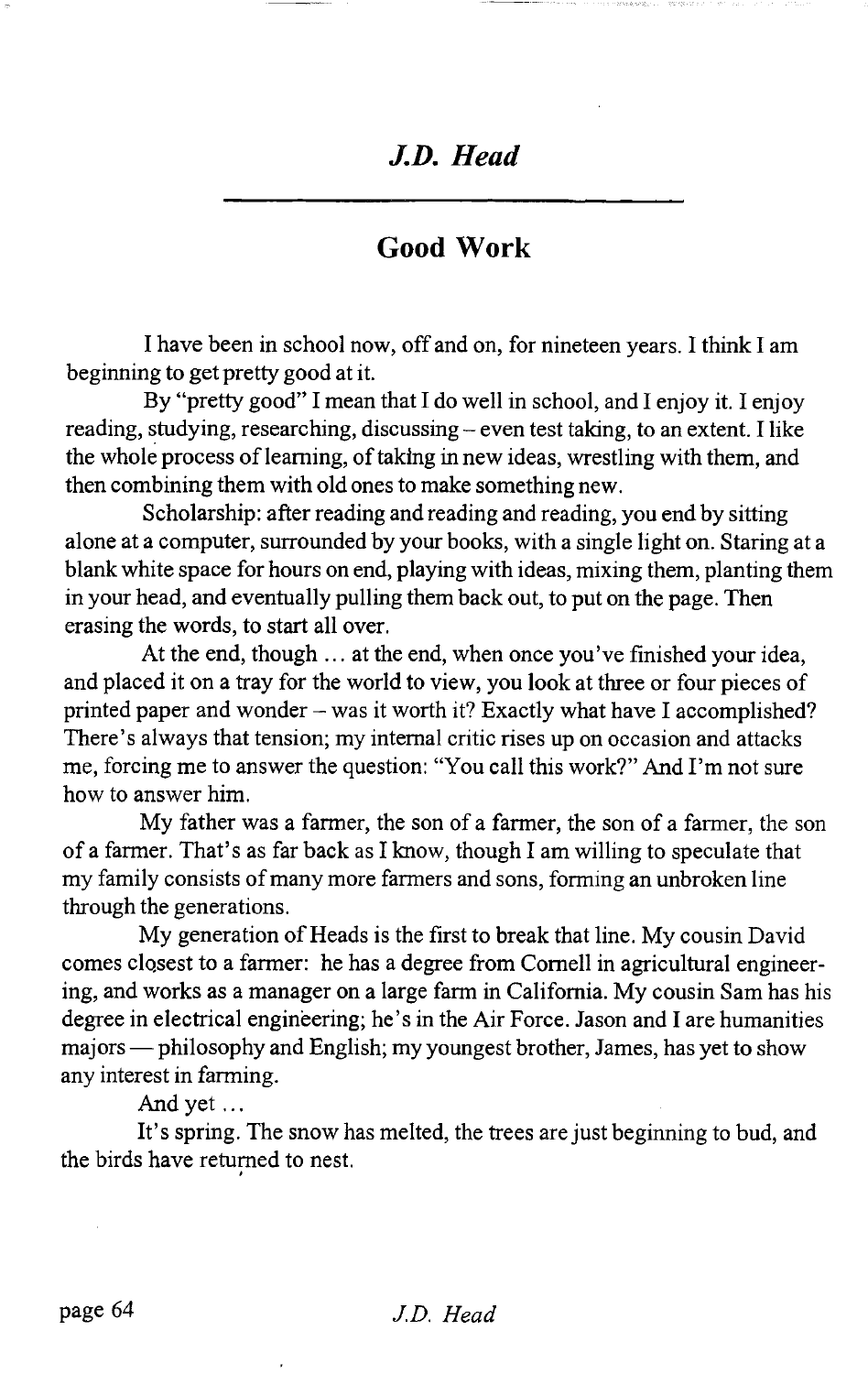"The sky is blue The grass is riz: I wonder where The flowers is?"

My father quotes that poem every spring. It's a yearly ritual, part of the same pull of the season on him that makes him also mention trying to find a tractor, a field to plow, and a farmer who will let him do it. I don't believe that he's had a chance to even once in the past decade and a half since we left the farm. He speaks wistfully about haying in the summer, and chopping com in the fall, but it's the plowing, I think, that he misses the most  $-$  transforming a grey field into a dark, rich mass ready for planting, swath by swath.

The life of an independent dairy farmer is a precarious one. Milk prices surge up and down without any logic whatsoever — they seem under the direct control of whimsical, fickle Fate, and not the market forces we believe in so strongly. Accidents happen; machinery breaks down; cows sicken; weather mins a harvest. Yet my father still gazes wistfully at unplowed fields in April.

As do I. Unlike my father, however, I have no memories compelling me to plow a field; I was nine years old when we left for Bible college. The one time I drove a tractor — our big, four-wheel drive Ford 7000 — I forgot where the brake was and nearly crashed into the com silo.

And yet ...

Coming home from work two weeks ago, I felt this incredibly strong... something. A pull. It was a misty night, 50 degrees, and the smell of spring was present — green growing things. I turned off my radio and rolled down my window as I drove the back roads between Fairborn and Xenia. The night air was too cool, so I turned the car's heat on full blast to stop the shivering, and breathed in and in and in. It was as though I could smell the work ready to be done there in the empty fields; I wanted, for the moment, to be the one to do it.

I've watched my father work. He works, a coach might say, with a lot of hustle. I've seen him milking cows, moving from cow to cow, milk machine to milk machine, cutting comers here, paying special attention to some detail there. He knew how much grain this cow needed, and how much fertilizer the field just above the swamp would need. He worked at his job. He gained mastery.

It's been six years now since I graduated from high school. The first year out of high school, I worked at a Wendy's back home in Vestal, New York, as an opener. The best part of the job was being outside — not so much out in nature as being away from everyone else. With no one watching me, the job was my own. I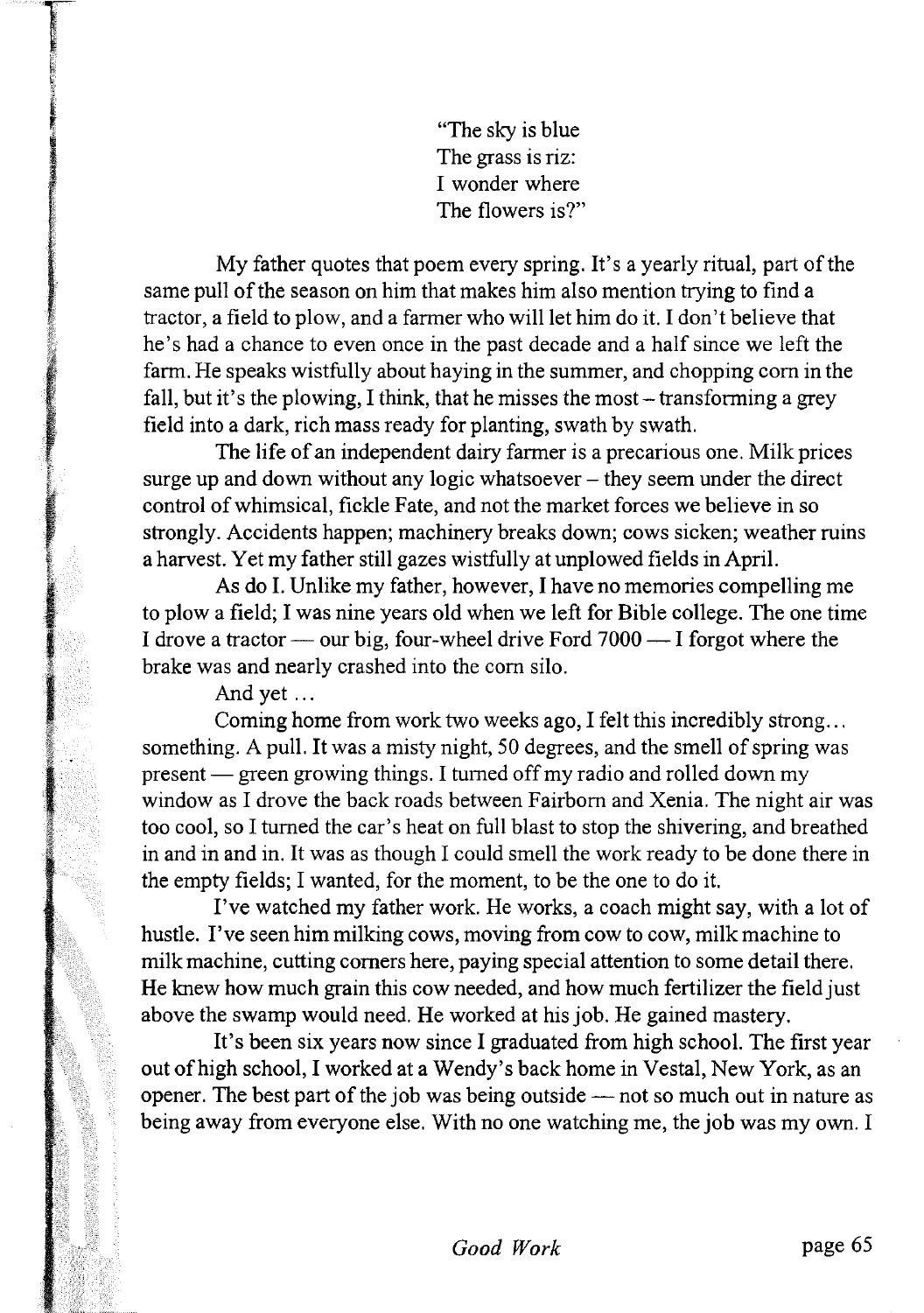carried stock, sorted it, organized it; I knew what we would need for the day, and when to bring it in. I would bring in more on Monday to make up for extra work I knew I would be doing on Tuesday; I knew what days I could cut which comers.

And I loved that work: the grunt work. The scrubbing, carrying, lifting, tossing. The intellectual life I have more or less chosen for myself contains so little that is tangible, so little that seems real, that there is a simple... joy that can come from tossing a 35-pound box of French fries from the storage area to the hand truck. On the best days, there was no special rush, no manager riding my back— just me, out in the freezer, the parking lot, the storage shed, working.

I could feel, for a time, true to my genes. My forefathers were all *independent* dairy farmers; the risks and rewards of their jobs were all their own. They answered to no one, and generally left everyone else alone, content to "work with their own hands," bringing what they needed out of the ground, planting, plowing, planning. It was good work.

I have done good work. I know what it means, in my own way, to work with my hands. And I know what it means to find joy in working with my hands.

While I was out of school for eighteen months between my sophomore and junior years, I worked at a number of manufacturing jobs - first as a temp, then at IBM for a year, and finally at HADCO. HADCO hired me as a permanent, not knowing that I hoped to be going back to school six months later.

HADCO was the most regimented job I've had to work. For three twelve-hour shifts a week, I stood in a clean room, arrayed in white coveralls, gloves, hat, and boots to protect the precious circuitry I made from myself, and worked. No variation from the plan, no independence, no real variety — just feeding copper panels to a machine, and taking them back out. There was no way to put my stamp on my work, to be able to say to myself that I have done something good; the work I did was exactly the same as everyone else's.

After a few months, though, they trained me to work on the front of the line. Preclean — where the top millionths of an inch of every piece of copper are chemically stripped clean so that they can be circuitized. Preclean was a one-man show. It was, in an insane technological way, like running a dairy. Instead of cows, I had "preclean lines," to which I fed panels, instead of grain.

That was the best part about the job: feeding the panels to the machine. There were different sizes and weights, some of which could be run on this line, but not on this. I had to watch for jams in the machine - points at which a panel would get caught inside the long conveyer and back up all the panels behind it  $$ and prevent them. I had to find the "hot jobs" for the night, and make sure they made it into the clean room before any others.

I loved the finding, the organizing, the carrying... the heft of the panels in my hands, the way the muscles in my back and abdomen would tense to hold me upright as I slung panels from one tray to another. I liked keeping the machine